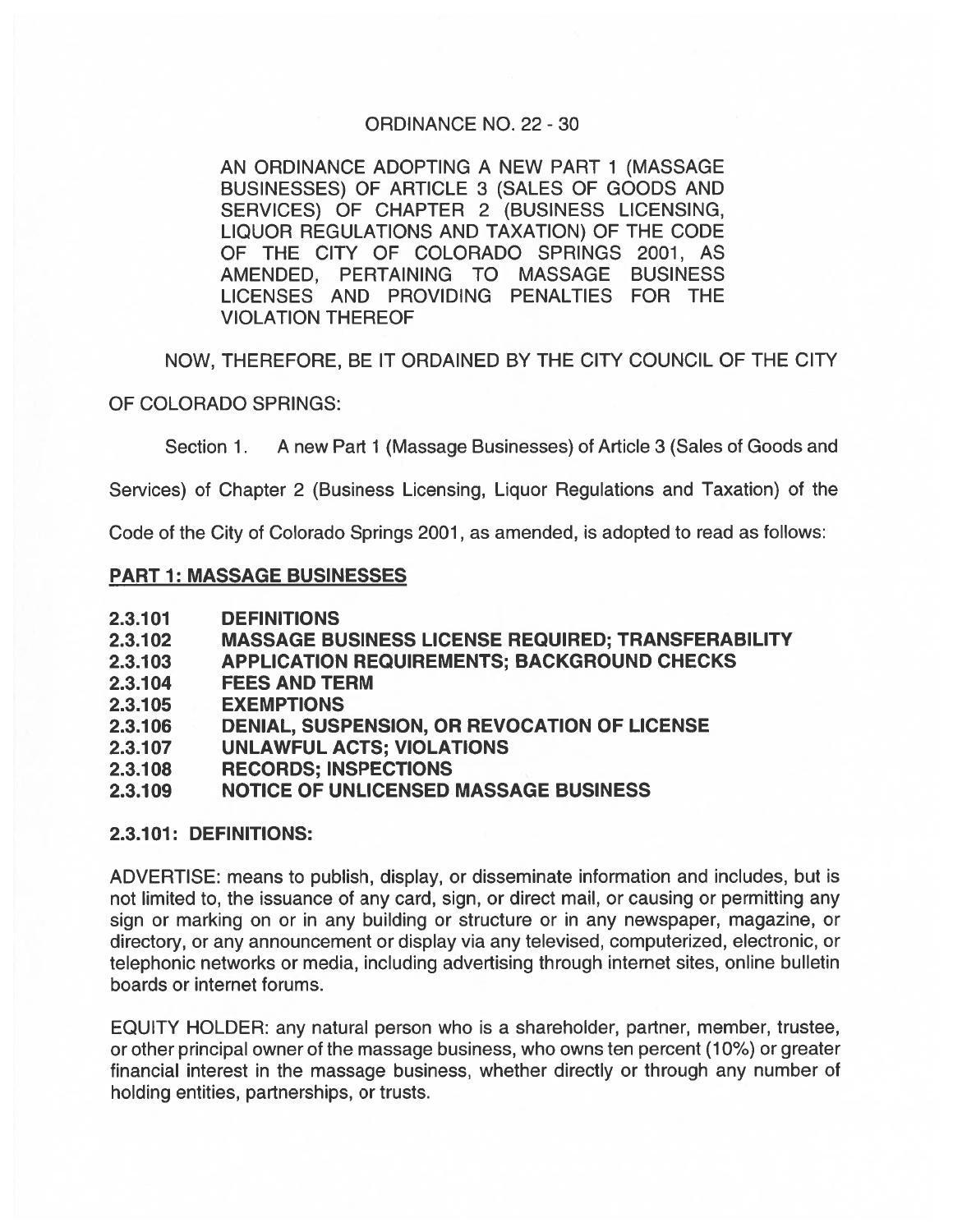MASSAGE: <sup>a</sup> system of structured touch, palpation, or movement of the soft tissue of another person's body in order to enhance or restore the general health and well-being of the recipient. Such system includes, but is not limited to, techniques such as effleurage, commonly called stroking or gliding; petrissage, commonly called kneading; tapotement or percussion; friction; vibration; compression; passive and active stretching within the normal anatomical range of movement; hydro massage; and thermal massage.

Such techniques may be applied with or without the aid of lubricants, salt, or herbal preparations, water, heat, or <sup>a</sup> massage device that mimics or enhances the actions possible by human hands.

MASSAGE BUSINESS: <sup>a</sup> business that offers massage in exchange for any form of consideration or advertises as offering massage excep<sup>t</sup> as provided in section 2.3.105.

MASSAGE THERAPIST: any person who administers or offers to administer to another person, for any form of consideration or hire, <sup>a</sup> massage.

SPECIFIED ANATOMICAL AREAS: has the definition provided for in section 2.4.102.

SPECIFIED SEXUAL ACTIVITIES: has the definition provided for in section 2.4.102.

# 2.3.102: MASSAGE BUSINESS LICENSE REQUIRED; TRANSFERABILITY:

A. On or after September 1, 2022, it shall be unlawful for any person to operate <sup>a</sup> massage business without possessing <sup>a</sup> valid massage business license for each premises where the massage business operates.

B. Each massage business license shall specify the name under which the licensee is to operate, the address of the principal place of business, the expiration date, the number of the license, and any other information the City Clerk deems necessary.

C. The massage business shall display the license in <sup>a</sup> conspicuous place readily visible to persons entering the licensed premises.

#### 2.3.103: APPLICATION REQUIREMENTS; BACKGROUND CHECKS:

A. In addition to the requirements set forth in article 1, par<sup>t</sup> 4 of this chapter, the application for <sup>a</sup> massage business license shall include:

1. The full name and any other names under which each equity holder of the applicant is or has been known and the residence address, telephone number, and date of birth of each equity holder of the applicant;

2. A description of the specific types of services to be rendered;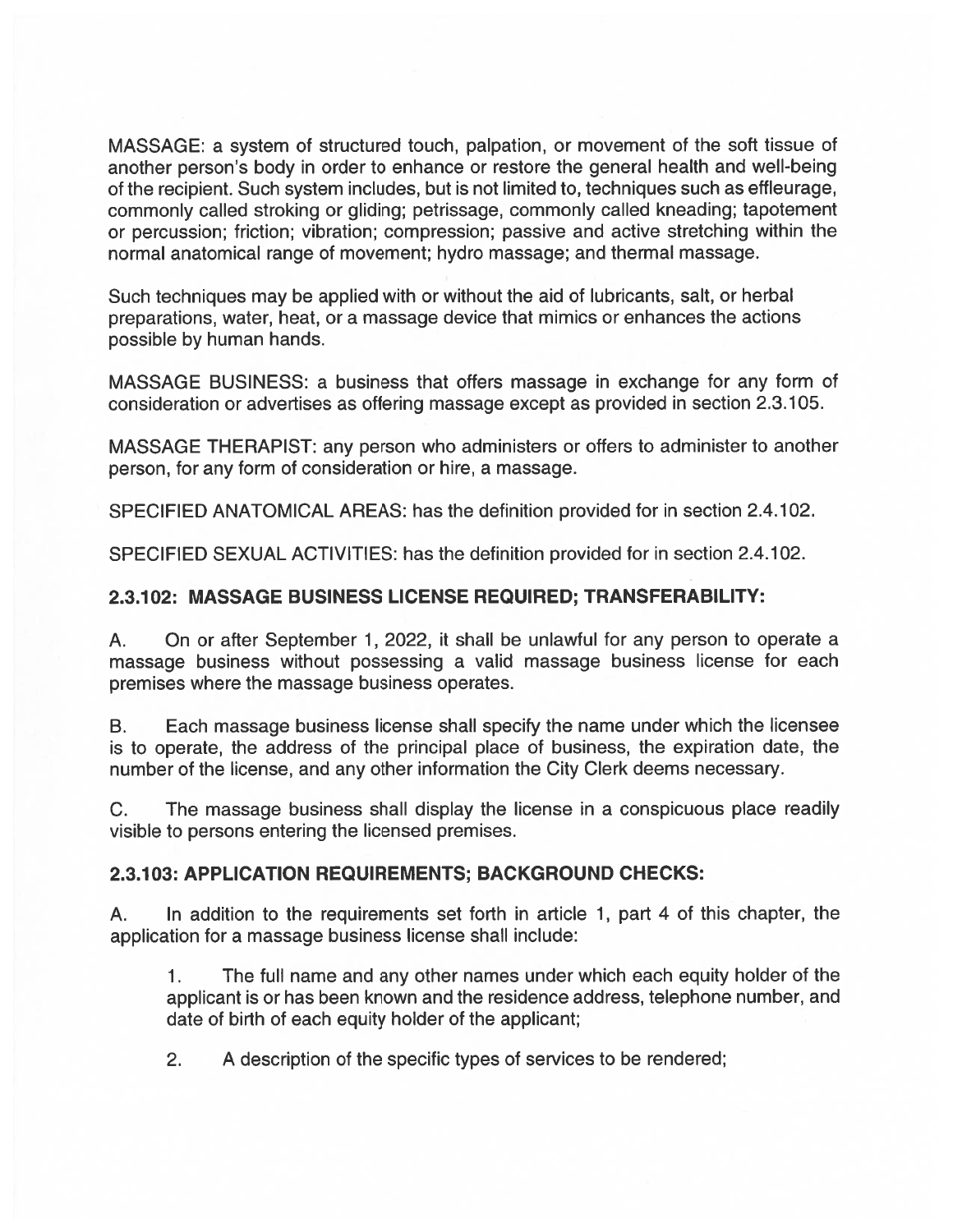3. Documentary evidence that the officers and managers of the applicant are at least <sup>a</sup> minimum of eighteen (18) years old;

4. Documentary evidence that the applicant has or will have possession of the premises to be licensed during the term of the license by ownership, lease, rental, or other arrangement;

5. A statement identifying the zone district of the premises; and

6. A detailed diagram showing the configuration of the premises to be licensed as follows:

a. The diagram shall be no larger than eight and one-half inches by eleven inches  $(8<sup>1</sup>/2<sup>''</sup> \times 11<sup>''</sup>)$ ;

b. The diagram shall include the dimensions and total square footage of the premises to be licensed but does not need to be drawn to scale;

c. The diagram shall designate the use of each room or other definitive area of the premises to be licensed;

d. The diagram shall show the type of control of the exterior areas of the premises to be licensed, including, without limitation, fences, walls, and entry/exit points;

e. If the premises to be licensed consists of multiple levels, <sup>a</sup> separate diagram shall be filed for each floor; and

f. The premises to be licensed shall be outlined in bold.

The Licensing Officer may waive the site diagram for renewal applications if the applicant adopts <sup>a</sup> diagram that was previously submitted, certifies that the configuration of the premises has not been altered since it was prepared and that the use of any area or room in the premises has not changed.

B. Each principal, managing agent, and equity holder shall meet the general standards and qualifications for an applicant as set forth in section 2.1 .401.

C. Each applicant's, principal's, managing agent's, and equity holder's criminal history, any conviction or guilty plea to <sup>a</sup> charge based upon acts of dishonesty, fraud, deceit, violence, weapons, substance abuse or narcotics, sexual misconduct or prostitution related misconduct of any kind, regardless of the jurisdiction in which the act was committed, may be considered in <sup>a</sup> decision to grant, renew, revoke, or suspend the license.

D. In the event the Licensing Officer takes into consideration information concerning the applicant's, principal's, managing agent's, and equity holder's criminal history record, the Licensing Officer shall also consider any information provided by the applicant or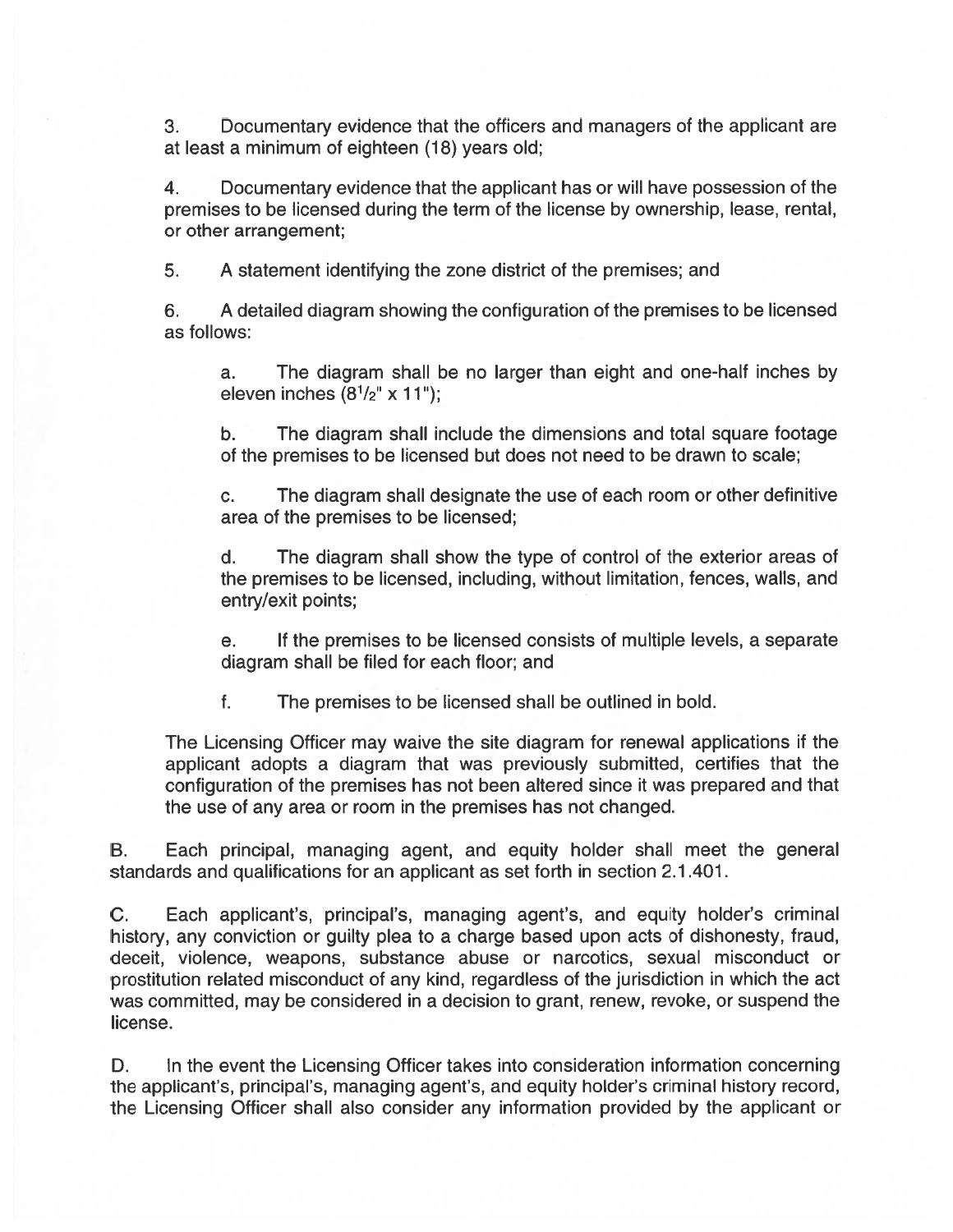licensee regarding the criminal history record, including, but not limited to, evidence of mitigating factors, rehabilitation, character references, and educational achievements, especially those items pertaining to the period of time between the applicant's last criminal conviction and the consideration of the application for <sup>a</sup> license or renewal.

## 2.3.1 04: FEES AND TERM:

Fees shall be as established by City Council under article 1, par<sup>t</sup> 5 of this chapter. Fees shall not be refundable for any reason. All massage business licenses shall expire one (1) year from the date of issuance.

### 2.3.1 05: EXEMPTIONS:

The licensing requirements of this article do not apply to:

A. Public and private schools accredited by the state board of education or approved by the state division of private occupational schools;

B. Facilities providing massage services by employees of any governmental entity;

C. Training rooms of <sup>a</sup> recognized professional or amateur sports organization, dance troupe, bona tide athletic club, or other such athletic organization. For purposes of this subsection, <sup>a</sup> bona tide athletic club is an athletic club that receives ten percen<sup>t</sup> (10%) or less of its gross income from providing massages to its members or the public;

D. Offices, clinics, and other facilities primarily used by state-licensed health care professionals, other than massage therapists, in the ordinary course of their health care profession. For purposes of this subsection, <sup>a</sup> licensed massage therapist may provide massage services in <sup>a</sup> facility that primarily is used for state-licensed health care services other than massage without obtaining <sup>a</sup> massage business license;

E. Barber shops, beauty salons, and other facilities at which barbers and cosmetologists licensed by the state provide massage services to the public in the ordinary course of their professions;

F. A place of business where <sup>a</sup> person offers to perform or performs massage for not more than 72 hours in any six-month period and the massage is par<sup>t</sup> of <sup>a</sup> public or charity event;

G. A self-employed massage therapist operating out of the massage therapist's home or the client's home;

H. A spa or resort operated on the premises of <sup>a</sup> hotel with at least one hundred (100) rooms for overnight guests; or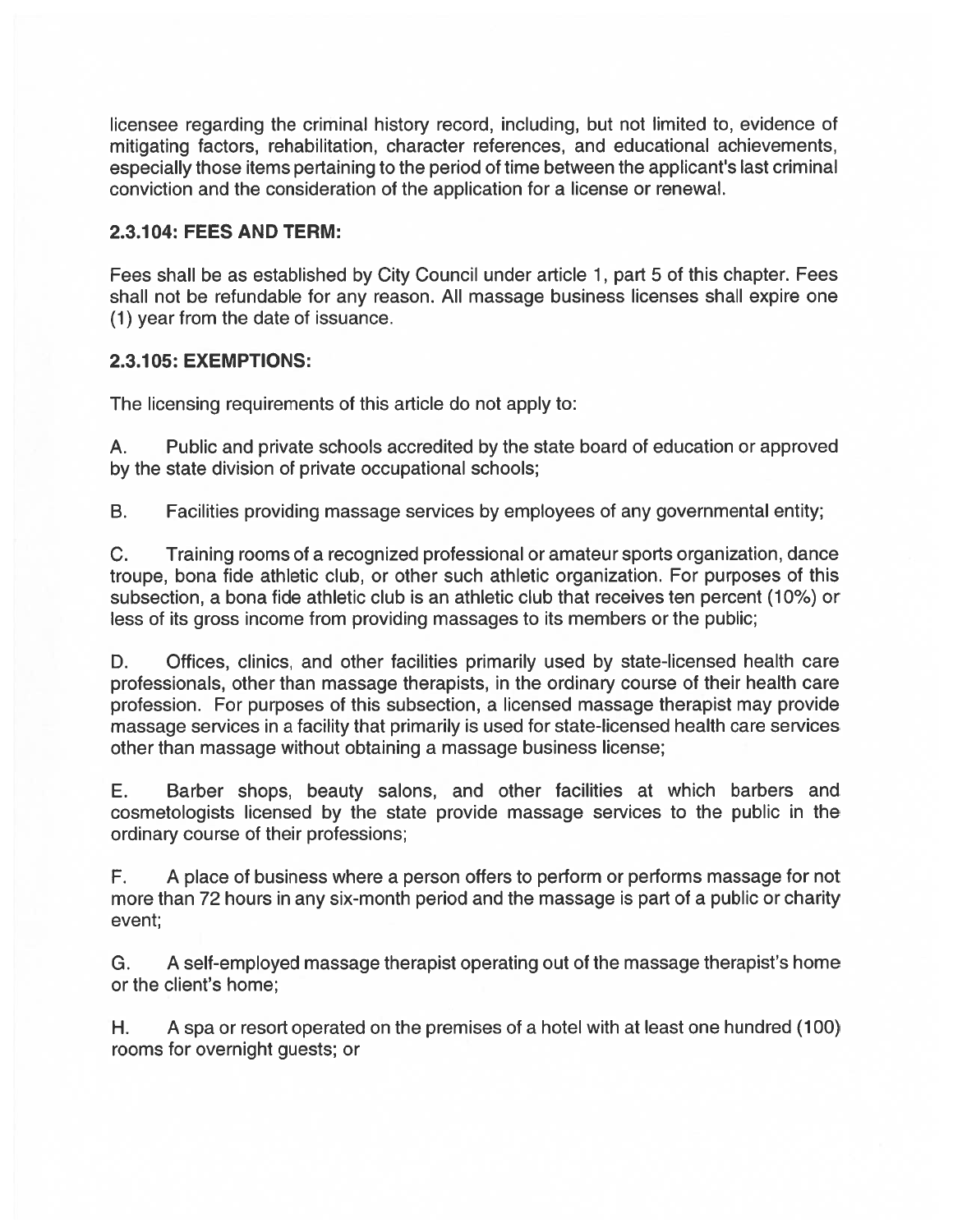A place of business which employs individuals who do not claim expressly or L. implicitly to be massage therapists and provides:

1. Practices using reflexology, auricular therapy, and meridian therapies that affect the reflexes of the body;

2. Practices using touch, words, and directed movements to deepen <sup>a</sup> person's awareness of movement patterns in his or her body, such as the Feldenkrais method, the Trager approach, and body-mind centering;

3. Practices using touch or healing touch to affect the human energy systems, such as reiki, shiatsu, and meridians;

4. Structural integration practices such as Rolfing and Hellerwork; and

5. The process of muscle activation techniques.

J. The Clerk shall promulgate rules and regulations for the exemption of premises used by self-employed massage therapists whose businesses satisfy exemption criteria set forth in the rules and regulations. Every exemption shall be issued in writing. In addition to such other requirements as the Clerk may establish, the exemption criteria shall require the massage therapist to provide:

- 1. <sup>A</sup> copy of the massage therapist's valid state massage therapist's license;
- 2. <sup>A</sup> copy of the massage therapist's valid government-issued <sup>p</sup>hotographic identity card;
- 3. A statement that the massage therapist is self-employed; and
- 4. Such other information as the Clerk requests.

# 2.3.106: DENIAL, SUSPENSION, OR REVOCATION OF LICENSE:

A. In addition to the grounds set forth in article 1 of this chapter, <sup>a</sup> massage business license may be denied, suspended, or revoked if the applicant, or <sup>a</sup> managing agent, principal, or equity holder of the applicant:

1. Has made <sup>a</sup> willful misrepresentation in applying for and obtaining <sup>a</sup> license;

2. Has been previously denied <sup>a</sup> license under this par<sup>t</sup> or has had <sup>a</sup> license issued under this par<sup>t</sup> suspended or revoked;

3. Has had <sup>a</sup> massage business license/permit revoked or suspended in another jurisdiction;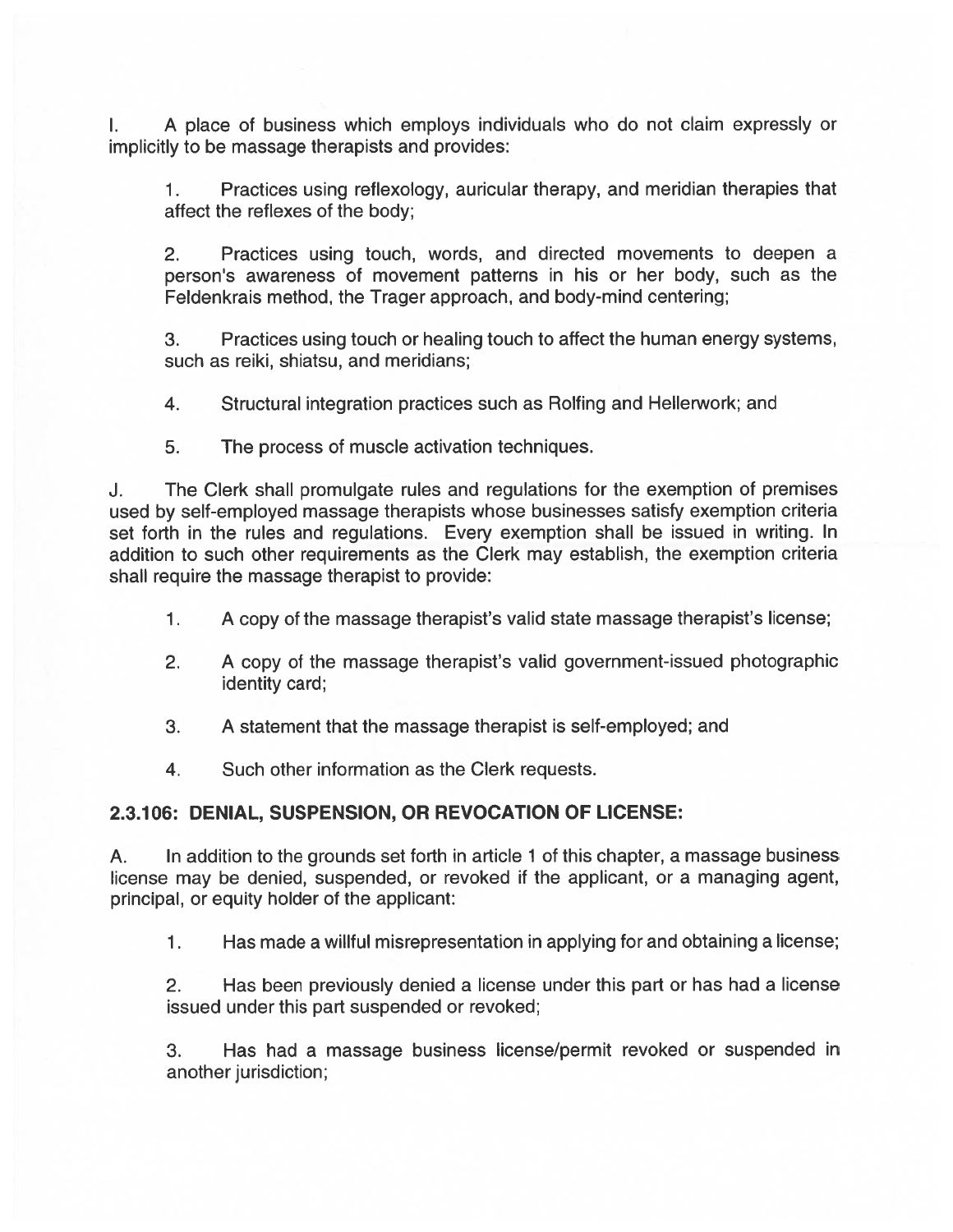4. Applicant's operation of <sup>a</sup> massage business would be <sup>a</sup> threat to the public health or safety;

5. Has violated any provision of this par<sup>t</sup> or any other applicable law;

6. Has failed within the required timeframe to remit paymen<sup>t</sup> to the City for any fees incurred pursuan<sup>t</sup> to this Code;

7. Has been convicted of operating without <sup>a</sup> license under this par<sup>t</sup> or performing any act for which <sup>a</sup> license is required under this part; or

8. Has violated any of the provisions of this General Licensing Code.

B. The suspension or revocation of <sup>a</sup> massage business license shall be subject to the provisions of section 2.1.801, et seq., of this Chapter.

#### 2.3.107: UNLAWFUL ACTS; VIOLATIONS:

A. It shall be unlawful for any person to:

1. Directly or indirectly, personally or through an agen<sup>t</sup> or employee, conduct any massage business, or to use in connection with the massage business any premises, in whole or in part, without possessing <sup>a</sup> valid massage business license for each premises where the massage business operates.

2. Make <sup>a</sup> willful misrepresentation in applying for or obtaining <sup>a</sup> massage business license.

3. Flee, attempt to flee, or elude inspection pursuan<sup>t</sup> to this part.

B. It shall be unlawful for any principal or managing agen<sup>t</sup> of <sup>a</sup> massage business to:

1. Employ any person as <sup>a</sup> massage therapist or to allow any person to work as <sup>a</sup> massage therapist in <sup>a</sup> massage business who does not possess both <sup>a</sup> valid government-issued, photographic identity card and <sup>a</sup> massage therapist license.

2. Encourage, permit, or tolerate any employee or client of the massage business to engage in specified sexual activities or to expose the employee's specified anatomical areas within the premises.

3. Fail to keep records as required by this par<sup>t</sup> or fail to permit inspection of records as required by this part.

4. Fail to immediately repor<sup>t</sup> to law enforcement any specified sexual activities occurring in <sup>a</sup> massage business between an employee of the massage business and <sup>a</sup> client.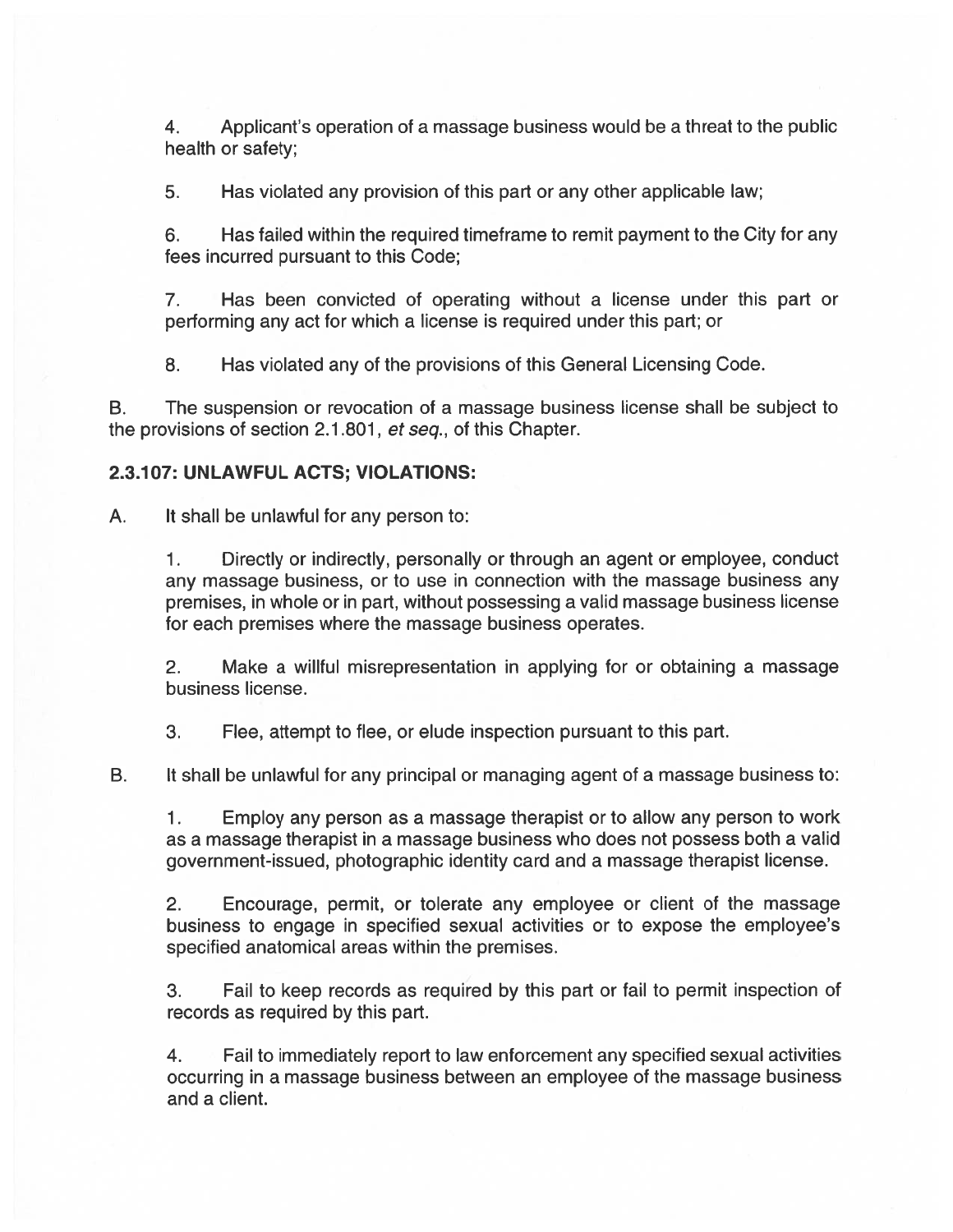5. Permit the massage business premises to be used for living or sleeping quarters for any person when not otherwise permitted by this Code.

C. It shall be unlawful for any massage business to advertise specified sexual activities, prostitution, escort services, or other sexual services or to employ language in the text of any advertising or any images that would reasonably sugges<sup>t</sup> to <sup>a</sup> prospective client that any specified sexual activities are available through the massage business or at the licensed premises.

D. It shall be unlawful for any massage business to operate between the hours of eleven <sup>o</sup>'clock (11:00) P.M. and five <sup>o</sup>'clock (5:00) A.M., inclusive.

E. Each principal, managing agent, and equity holder shall not violate, or permit to be violated, any local, State, or Federal law based on acts of dishonesty, fraud, deceit, violence, weapons, substance abuse or narcotics, sexual misconduct, or prostitution related misconduct of any kind, whether or not the acts were committed in the State of Colorado.

### 2.3.1 08: RECORDS; INSPECTIONS:

A. The managing agen<sup>t</sup> and principals shall keep and maintain records for all employees and independent contractors of the massage business during the term of the person's employment and for at least three (3) years thereafter. These records shall, at <sup>a</sup> minimum, contain the following: name, age, current address and telephone numbers, description of the duties and responsibilities of the person, <sup>a</sup> copy of the valid governmentissued photographic identity card of the person, and any other information reasonably required by the City Clerk's Office. The records shall also include <sup>a</sup> copy of the massage therapist license held by any massage therapist working on the premises.

B. The Police Department and the City Clerk's Office may inspect each licensed massage business to determine compliance with the provisions of this part. The Police Department or City Clerk's Office shall inspect the premises and records at any reasonable time during the hours of operation or apparen<sup>t</sup> activity. The licensed premises, including any places of storage, shall be open and made immediately available for inspection. Where any par<sup>t</sup> of the licensed premises consists of <sup>a</sup> locked area, the area shall be unlocked and made available for inspection without delay upon reques<sup>t</sup> of the Police Department or City Clerk's Office.

C. A self-employed massage therapist who obtains <sup>a</sup> premises exemption pursuan<sup>t</sup> to section 2.3.105.J shall maintain <sup>a</sup> copy of the exemption. Upon reques<sup>t</sup> of the Police Department or the Clerk's Office, <sup>a</sup> massage therapist who is occupying <sup>a</sup> premises where massage is offered shall produce the exemption, the massage therapist's stateissued license and <sup>a</sup> valid government-issued photographic identity card for inspection.

# 2.3.109: NOTICE OF UNLICENSED MASSAGE BUSINESS: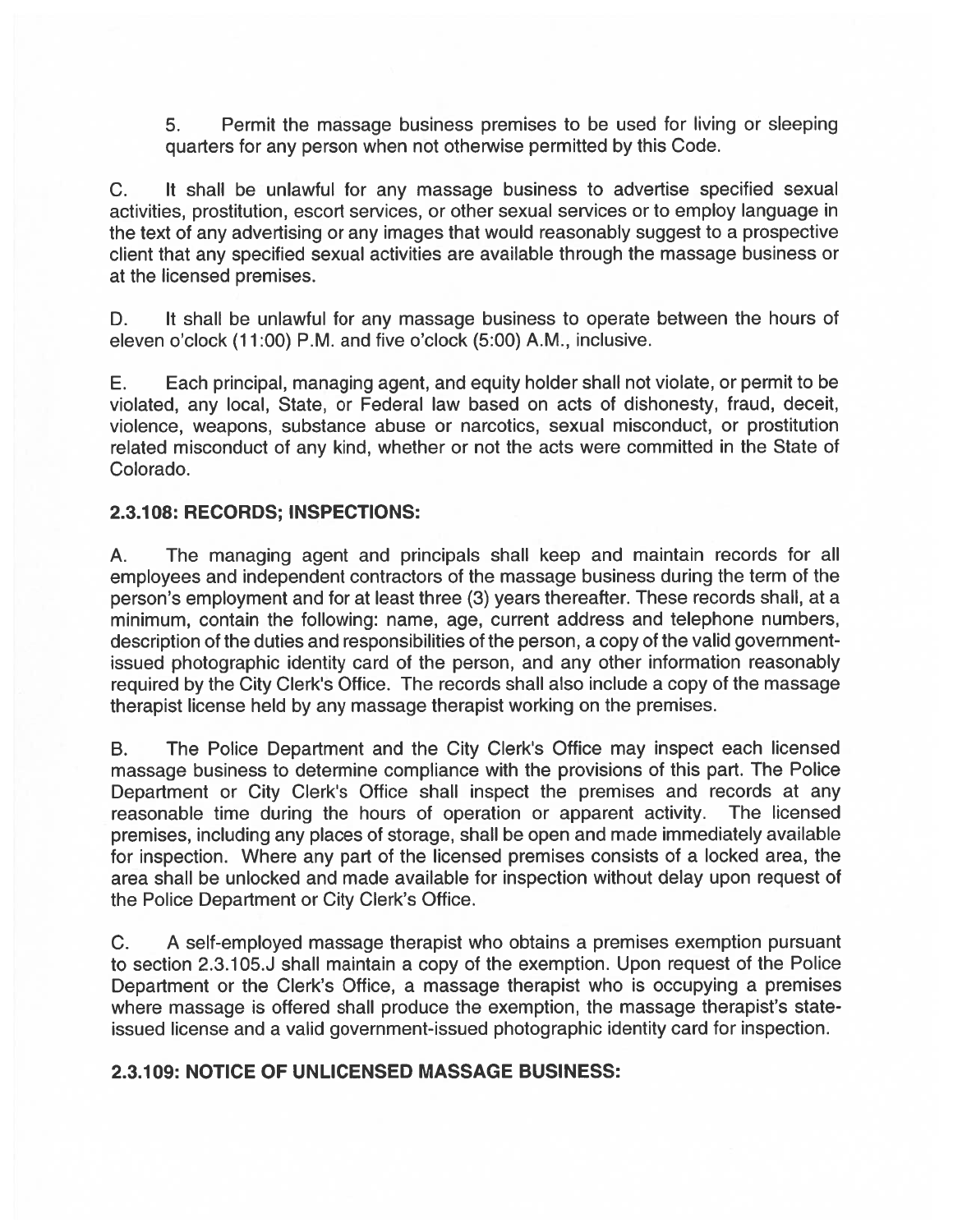Where the Police Department or the City Clerk's Office determines that an unlicensed premises is being used to operate <sup>a</sup> massage business, in additional to any other notice provided for in Article 1 of this Chapter, the Police Department or the Clerk may provide notice of the requirements of this par<sup>t</sup> to the owner and occupants of the premises by affixing <sup>a</sup> notice to the principal entrance of the unlicensed premises and by mailing notice to the property owner as their address appears on the tax records of the County Assessor.

Section 2. Any person convicted of violating Part 1 (Massage Businesses) of Article 3 (Sales of Goods and Services) of Chapter 2 (Business Licensing, Liquor Regulation and Taxation) shall be punished as provided in Sections 201 (General Penalty) and 202 (Minor Offenders) of Part 2 (General Penalty) of Article 1 (Administration) of Chapter 1 (Administration, Personnel, and Finance) of the Code of the City of Colorado Springs, 2001, as amended. Where the Police Department or the City Clerk's Office determines that an unicensemieses is being used to operate a massage business, in additional to any other notices of the in Antice 1 of this Chapter, the Picelet ebgen

Section 3. This ordinance shall be in full force and effect from and after July 1, 2022.

Section 4. Council deems it appropriate that this ordinance be published by title and summary prepared by the City Clerk and that this ordinance shall be available for inspection and acquisition in the office of the City Clerk.

Introduced, read, passed on first reading and ordered published this 26<sup>th</sup> day of April 2022.

Council President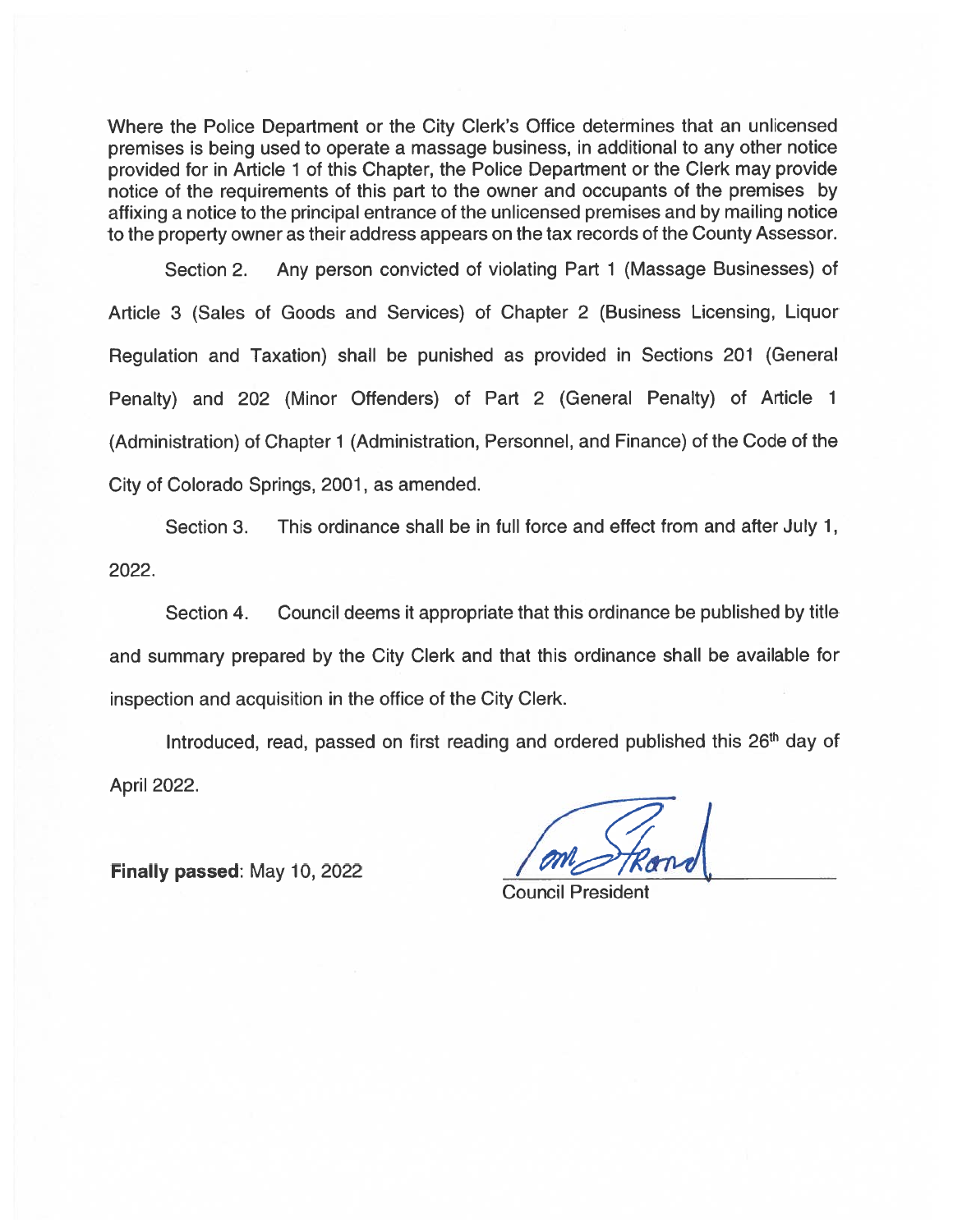# Mayor's Action:

 $\Delta$ 

- Approved on *May* 12, 2022 'n
- 

□ Disapproved on \_\_\_\_\_\_\_\_\_\_\_\_\_\_\_\_\_\_\_\_\_\_\_\_\_, based on the following objections

Mayor/ John W. Suthers

# Council Action After Disapproval:

- $\Box$  Council did not act to override the Mayor's veto.
- □ Finally adopted on a vote of \_\_\_\_\_\_\_\_\_\_\_\_\_\_\_\_\_, on
- □ Council action on <u>contact and failed to override the Mayor's veto</u>.

Council President

ATTEST:Sarah B. Johnson, https://www.astrongel.org/